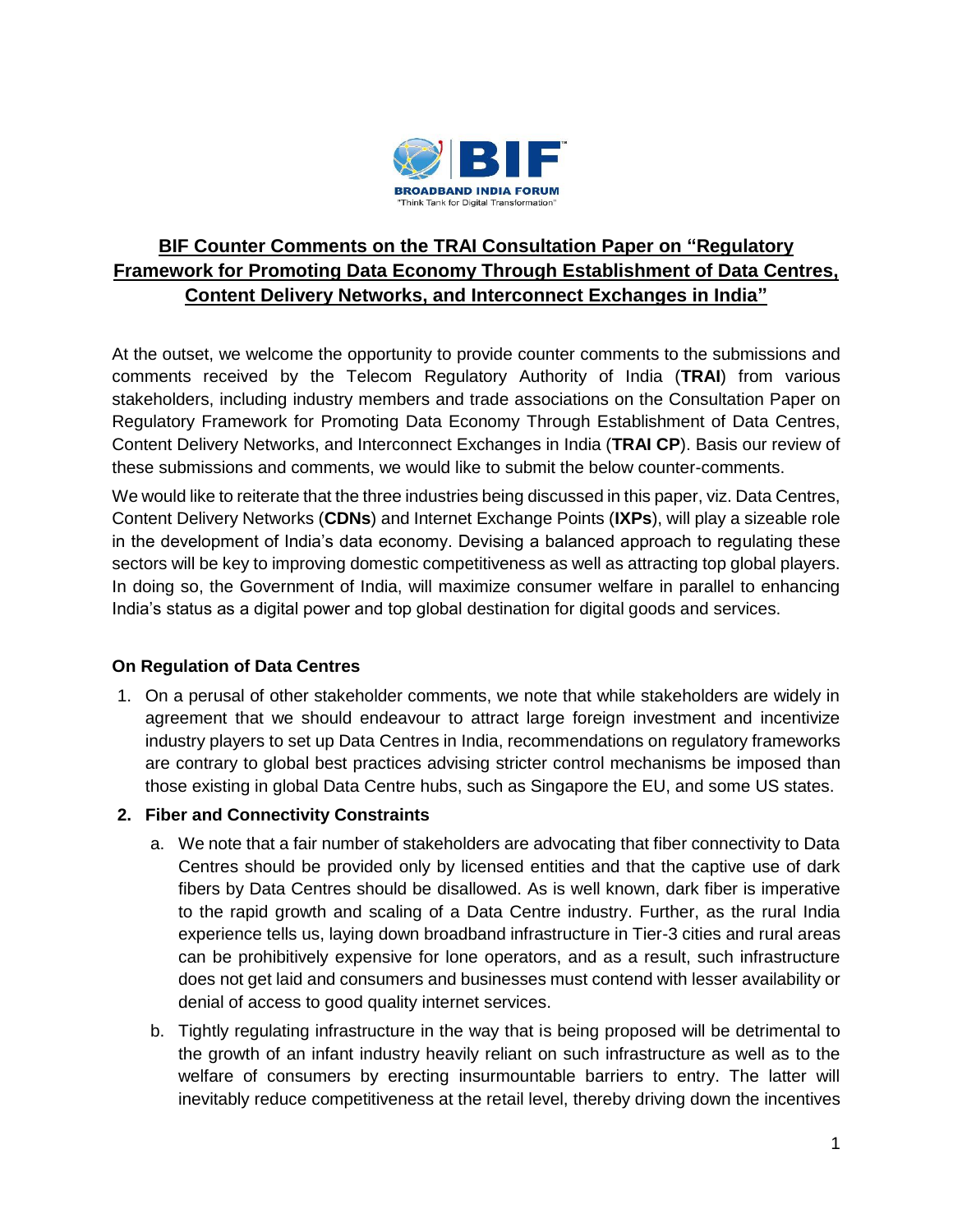to provide the best quality of service and cost structures to consumers (and businesses alike).

- c. Furthermore, heavily restricting the ability to provide such services will ensure that Data Centres get concentrated in and around Tier 1 cities, which is a challenge on multiple counts, not least because of space constraints and demands placed on otherwise saturated infrastructure. Simultaneously, this also pulls away valuable investment and growth opportunities from more rural or more underserved areas in India. Given that both the Indian government as well as the TRAI are focused on enhancing investment in nonurban areas, it is crucial to remove any infrastructural bottlenecks.
- d. **Recommendation:** The best way to overcome these entry barriers is to encourage passive and active infrastructure sharing on a wholesale basis — distributing and thus lowering associated costs. Specifically, regulatory policies for Data Centres should streamline licensing processes and fees for granting right-of-way (including fast track of such procedures and processes), remove regulatory barriers to entry (such as permitting data centre companies to lay their own dark fiber which would be akin to the concept of Private/Campus Networks being permitted to provision their own digital infrastructure as these infrastructure are not being used to connect to Public Networks.), enable ease of access to telecom infrastructure (such as optical fibre networks) without the need to enter into agreements with licensed entities as mentioned previously), adopting incentives for sharing license obligations and a "dig once, build once" business and policy model to encourage providers to share the costs of deploying and maintaining connectivity infrastructure.

#### 3. **Data Localisation and the Data Protection Bill (DP Bill)**

- a. A few submissions to the TRAI CP have observed that data localisation will enable India to become a data hub in Asia and that it is important to enforce the DP Bill (in its current form after the JPC report released in December 2021) at the earliest to realize the gains from data localisation. However, none of the submissions advocating for such enforcement acknowledge the unique challenges this proposition poses for a balanced opinion to harmonise the growth of data centres –both domestic as well as foreign as well as regards storage and processing of foreign data in our own /domestic data centres.
- b. To reiterate our previous comments, the DP Bill in its current form posits data localisation requirements and restricts cross border data flows, while also exempting Indian regulators from data protection obligations. Further, the DP Bill in its present form does not contain provisions protecting the data of foreign origin from the purview of the Indian laws. The absence of this protection can result in a scenario where the protections provided to personal data in other jurisdictions are overridden, potentially affecting user rights, as well as compliance with domestic laws in other jurisdictions. This could possibly lead to serious conflict of laws issues, huge negative externalities on bilateral/multilateral trade, as well as undermine the confidence of foreign investors to ensure security of foreign-owned and foreign-regulated data in Indian Data Centres.
- c. Mandating data localisation norms to bolster the Data Centre industry will thus run contrary to the intended impact.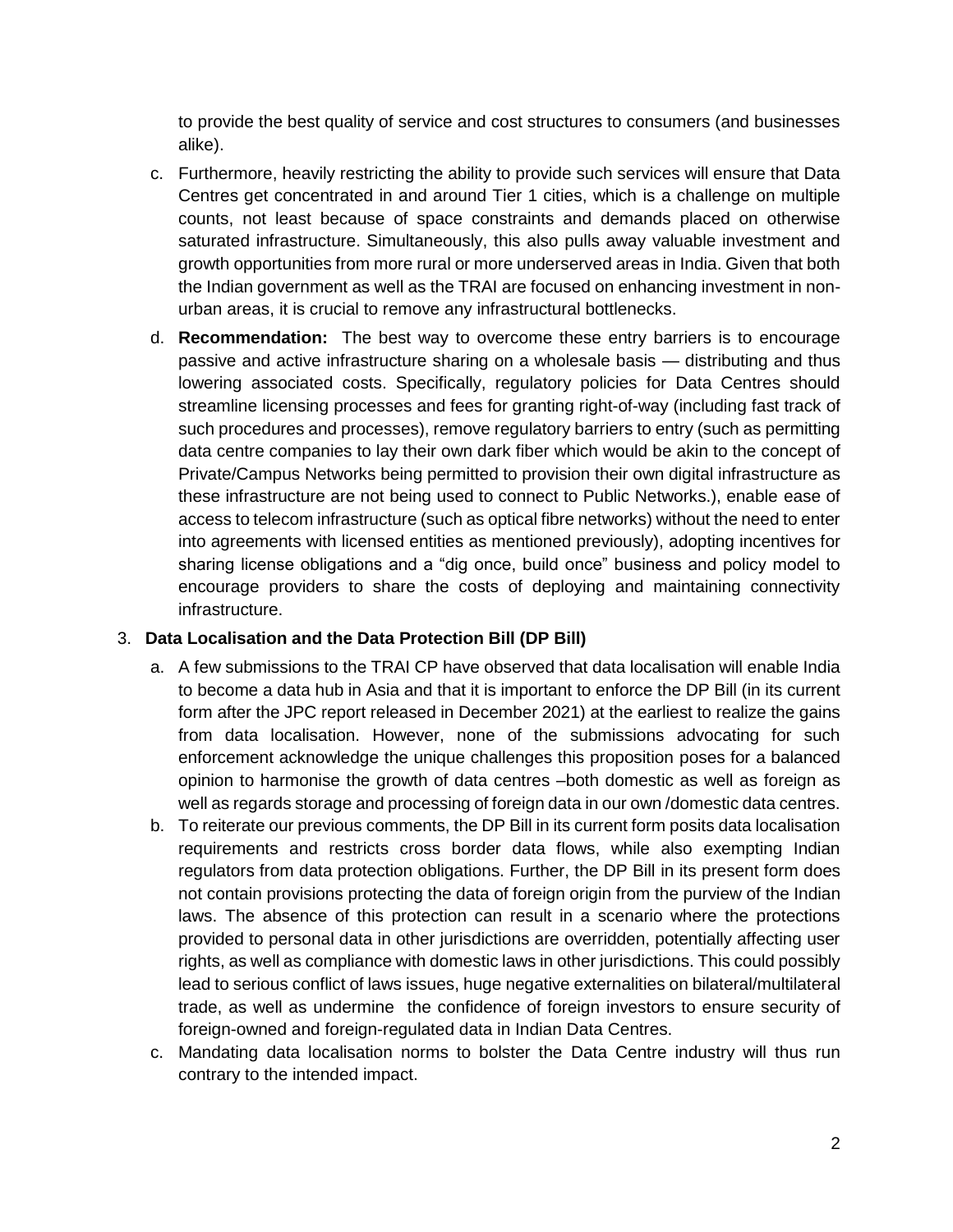d. **Recommendation:** We urgently recommend that TRAI should perhaps send its recommendations on this aspect to MeitY before the DP Bill is put out in the public domain and advocate for removing mandatory data localisation requirements or significantly narrowing the scope of the same thereof. Before any regulatory frameworks for Data Centres are crafted, we wish to request that the focus should be diverted towards increasing the lucrativeness of setting up and running Data Centres in India after balancing the customer requirements along with power and cooling capabilities required to sustain the same.

## **4. On Regulation of CDNs**

- a. Based on the universal acknowledgement that CDN industry is not regulated globally, we are concerned that a few stakeholders are advocating heavy regulation of the CDN industry in India. Contradictorily, while many such submissions recommend the need for light-touch regulation, they seem to advocate greater restrictions on non-Indian CDN service providers and generally are in favour of legally mandated frameworks in place for CDNs. Such suggestions run contrary to global policies and practices.
- b. Some of the suggestions made include requiring CDNs to mandatorily register with a regulator; be subject to net neutrality norms; maintain quality of service in parity with the TSP/ISPs; and to have onerous content-related restrictions (content blocking, minimum local use quotas for customers delivering content to India, geographical limitations on routing and re-routing of domestic content).
- c. These recommendations on CDN regulation do not adhere to the global view and standards for how the CDN industry should be treated. Further, there seems to be a prevalent conception that CDNs compete with TSPs/ISPs, even though there is no evidence to support the same. In this regard, we would like to re-emphasize that the CDN ecosystem relies heavily on TSPs/ISPs and most CDNs are customers of TSPs/ISPs or operate private networks interconnecting with such TSPs/ISPs. In fact, TSPs/ISPs have a natural advantage to provide CDN services relative to traditional CDN operators, since they already have the requisite network infrastructure available, as well as have a direct relationship with content providers and concomitant control over last-mile delivery of content to end-users.
- d. Further, it cannot be over-emphasized that the absence of CDN regulation in India has allowed global CDN service providers to invest very deeply in a CDN footprint in India, allowing deployments in a very large number of small operators and resulting in extensive consumer reach through coverage in Tier-2/3/4 cities and rural areas. Since the existing policy and regulatory regime has helped them prosper and grow so far, we feel there is no need for stricter regulations or mandates to be imposed. Any contrary attempt is likely to result in reduction in rural coverage, downgrade in user experience and quality of service, increased bandwidth demands and costs, and disadvantages for smaller operators who are dependent on rural reach for their success. Thus, regulating CDNs, will have the effect of hurting rural consumers and domestic industry as well.